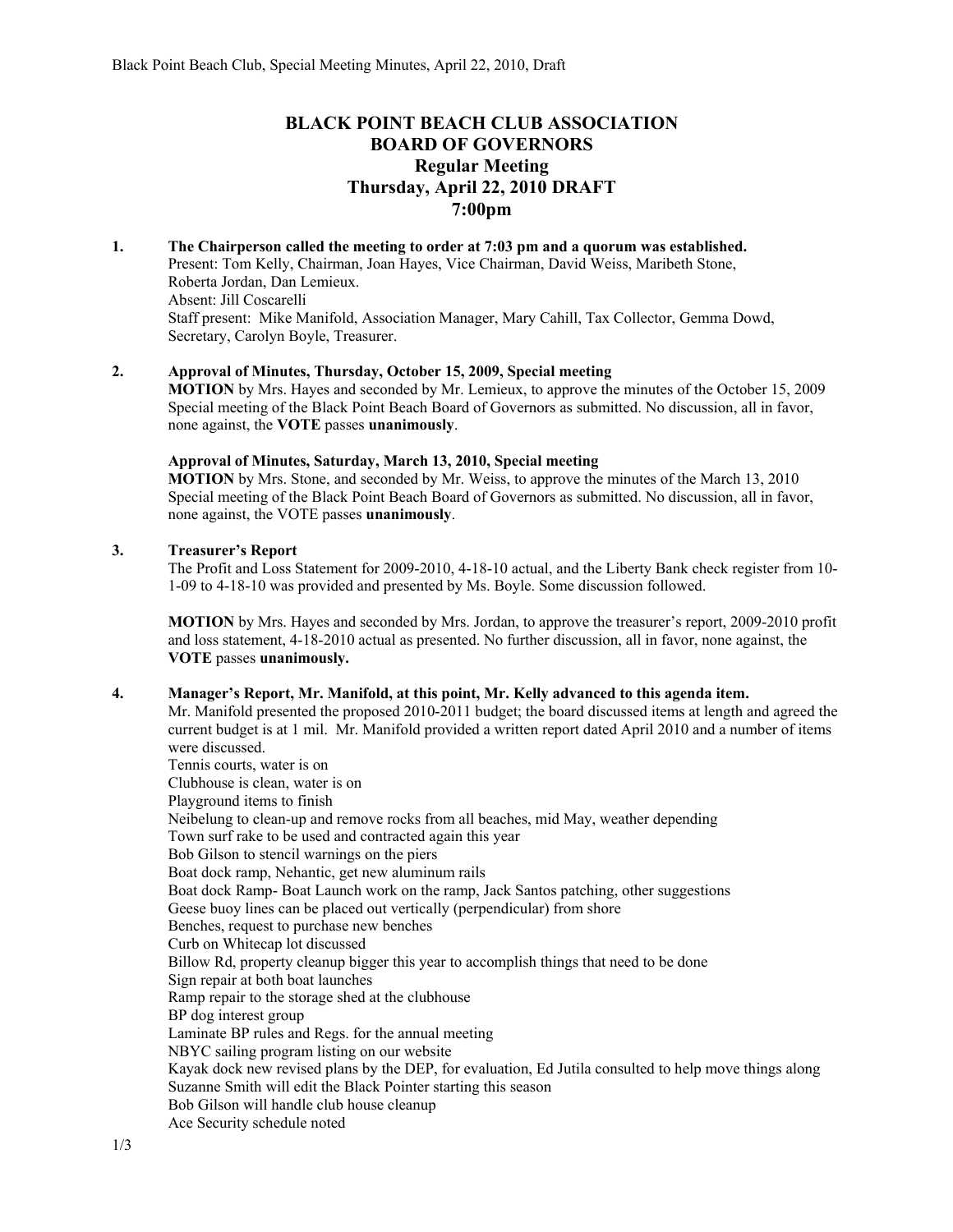**MOTION** by Mrs. Hayes and seconded by Mr.Lemieux to accept the proposed 2010-2011 budget as modified, with no increase to the 1mil rate. No further discussion, all in favor, none opposed**, VOTE** passes **unanimously**.

**MOTION** by Mrs. Stone and seconded by Mr. Weiss to authorize the manager to purchase four (4) benches, not to exceed \$1,500. No further discussion, all in favor, none opposed**, VOTE** passes **unanimously**.

**MOTION** by Mrs. Jordan and seconded by Mrs. Hayes to authorize the manager to purchase two (2) aluminum railings for the Nehantic boat ramp, not to exceed \$3,500. No further discussion, all in favor, none opposed**, VOTE** passes **unanimously**.

# **5. Member Comments**

Mrs. Barbara Johnston, 35 Sea Crest Ave, (Harbor and Shellfish liaison to Black Point) noted moorings not in compliance risk being pulled and charged \$250. Amtrak bridge construction/ closure, harbor master can provide updates. Request information be posted on the website and open for discussion at the Annual meeting. Questioned a survey and staking of the Right of Way (stub). Golf cart ordinance question on response.

Mr. Bill Dalrymple, 25 Sea View Ave., (needed to leave before he could present his concern) provided a letter read by Mrs. Jordan stating the increase in unrestrained dogs roaming unattended has become a serious problem. Owners are disregarding the BPBC rules and are in violation.

Some discussion followed Mr. Dalrymple's letter, including a decision of the board to send letters to the involved property owners on behalf of the association.

Hearing no further comments, Mr. Kelly closed section.

#### **6. Chairperson's report and Correspondence, Mr. Kelly Correspondence:**

Mr. Kelly noted a number of things would be discussed in the agenda items, including a recent letter from First Selectman, Mr. Paul Formica, to the Council of Beaches regarding golf carts. Mrs. Dowd noted correspondence e-mails since the last meeting; most were forwarded to the BOG in advance. Some discussion followed.

10-23-09, charter filing and fee updated

10-23-09, planting donation response to Mrs. Karin Benoit 134 Muirfield Dr., Ponte Verde, FL

11-10-09, Esther Williams, Town of East Lyme notice to govt. agencies for meetings to be made public

11-11-09, Susan Daly, e-mail FOI commission and response from Mr. Kelly

11-25-09, moorings information Mrs. Barbara Johnston

11-25-09, T. Sheehan regarding Info. Meeting notes on the website and reply

12-1-09, Florida Towers cell tower request sent to Mike

12-10-09, Mike, Kayak dock proposal sent to board

1-13-10 Zoning appointments meeting

1-31-10, e-mail from Allison Cohen requesting a site at BP to hold a memorial service, first e-mail reply sent by Gemma, message forwarded to Mike Manifold for response on BP location and fees.

3-13-10, special meeting BOG Zoning appointments

3-26-10, Formica, letter to Council of beaches asking for golf cart ordinance info

4-18-10, Fountain memo to BOG and response from TJK on 4-19-10

4-22-10, Bill Dalrymple, 25 Sea View, submitted letter of concern at the meeting regarding roaming dogs

# **7. Tax Collector's Report, Mrs. Cahill**

Mrs. Cahill reported on the tax collection status, a brief discussion followed.

# **8. Committee Reports**

 Administration: Mrs. Jordan, chair, Mrs. Maribeth Stone, Mr. David Weiss, Mrs. Jordan reported a personnel report was completed. Mr. Weiss commented he was not at the meeting.